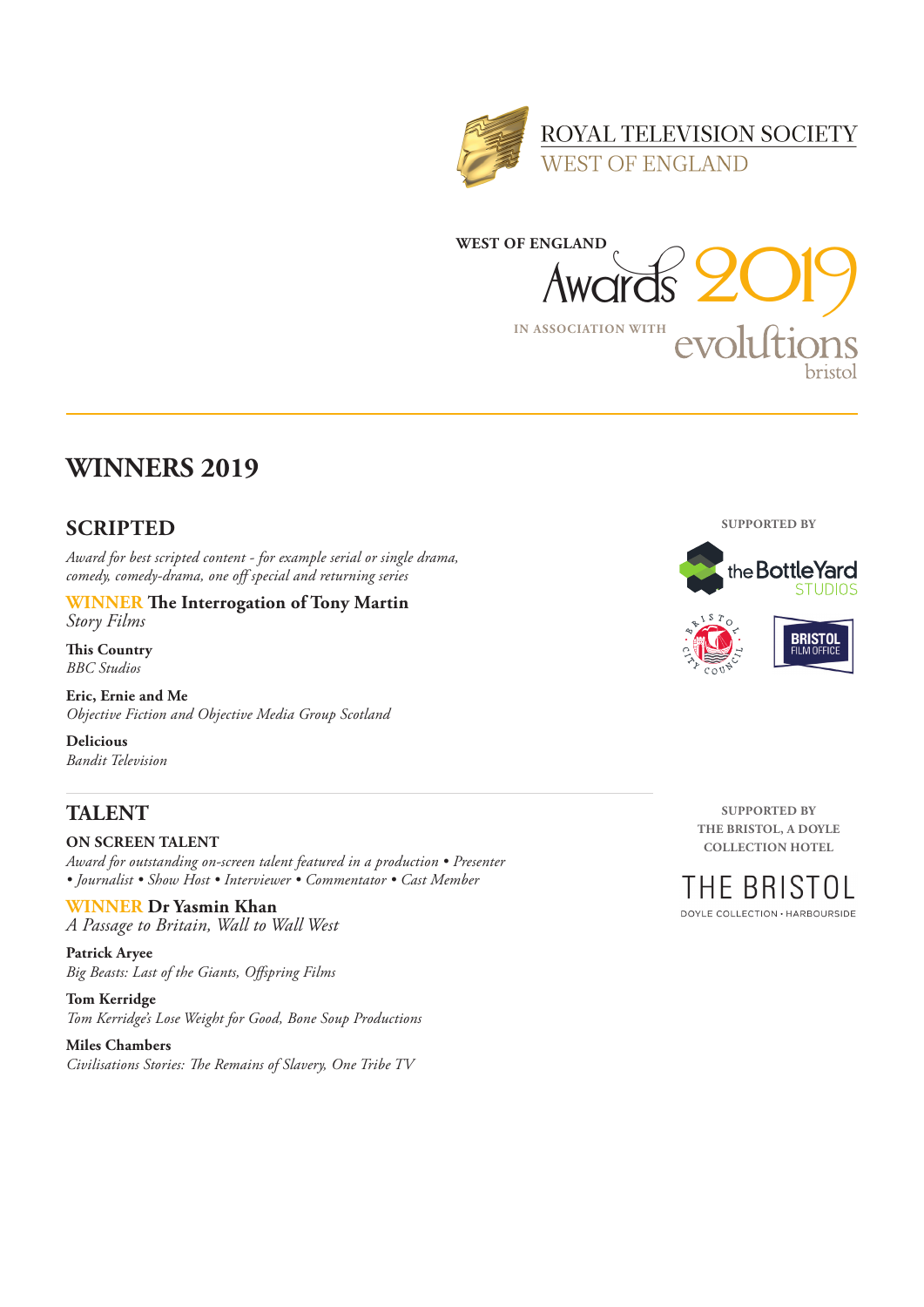#### **'FLYING FUTURES' TALENT AWARD**

*This award recognises the emergence of a significant new talent in UK production, either freelance or staff*

**WINNER Charlotte Gay** *ITV News West Country*

**David Hedges** *ITV News West Country*

**Hannah Wilcock** *Countryfile, BBC Studios Unscripted Productions*

### **PRODUCTION**

**NATURAL HISTORY** *Award for excellence in the production of Natural History Programme or Series*

**WINNER Natural World, Pangolins: The World's Most Wanted Animal** *BBC Studios Natural History Unit and Thirteen Productions LLC in association with WNET*

**Dynasties** *BBC Studios Natural History Unit, BBC America and France Télévisions*

**Hugh's Wild West** *Keo West*

**Natural World: Red Ape, Saving the Orangutan** *Offspring Films*

#### **FACTUAL**

*Award for excellence in the production of Factual Programme/Content or Series including Popular and Specialist Factual • Science • Religion • History • Adventure • Arts*

**WINNER School** *Label 1 Television*

**Civilisations Stories: The Remains of Slavery** *One Tribe TV*

**A Passage to Britain** *Wall to Wall West*

**Britain's Fat Fight with Hugh Fearnley-Whittingstall** *Keo West*

#### **DOCUMENTARY**

*Award for excellence in the production of Documentary Programme/Content or Series*

**WINNER Hull's Headscarf Heroes** *Testimony Films*

**Chris Packham: In Search of the Lost Girl** *Tigress Productions*

**Extraordinary Rituals** *BBC Studios Natural History Unit*

**SUPPORTED BY BBC STUDIOS UNSCRIPTED PRODUCTIONS**





 $B|B|C$ **STUDIOS** 

**SUPPORTED BY BBC STUDIOS NATURAL HISTORY UNIT**

**SUPPORTED BY**



SOUND STUDIOS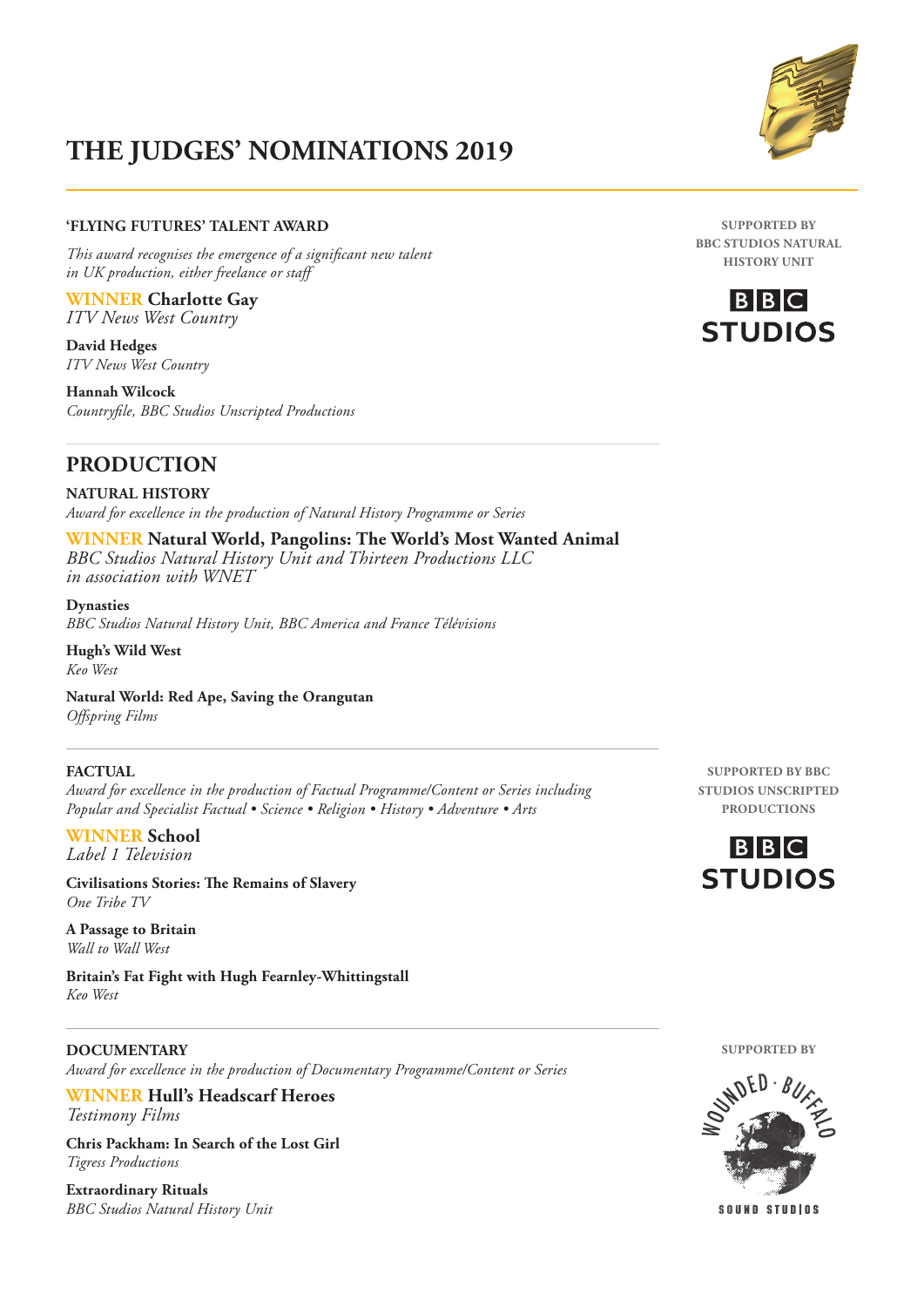#### **FACTUAL ENTERTAINMENT AND FEATURES**

*Award for excellence in the production of Features and Factual Entertainment Pro-gramme/Content or Series including • Lifestyle • Entertainment • Food and Drink*

**WINNER Antiques Roadshow, World War One Special** *BBC Studios Unscripted Productions*

**DIY SOS: Grenfell Boxing Club** *BBC Studios Unscripted Productions*

**Ibiza Weekender** *Twofour*

**Tom Kerridge's Lose Weight for Good** *Bone Soup Productions*

#### **CHILDREN'S**

*Award for excellence in the production of Factual and Entertainment Programme/Content or Series or Animation, produced for the children's audience and broadcast during children's airtime*

#### **WINNER My Life: Mumbai Street Strikers** *Drummer TV*

**Wild Academy** *BBC Studios Natural History Unit*

**Andy's Safari Adventures** *BBC Studios Natural History Unit*

**Deadly Dinosaurs with Steve Backshall** *BBC Studios Natural History Unit*

### **ANIMATION**

*Award for the best animated Programme/Content or Series, broadcast on any platform* 

**WINNER Mary Anning: The Girl Who Helped Discover Dinosaurs** *Studio Panda*

**Hope at Christmas** *Wonky*

**Lottie Reiniger, The Unsung Heroine of Early Animation** *Studio Panda*

**Happy!** *axisVFX*





**SUPPORTED BY**

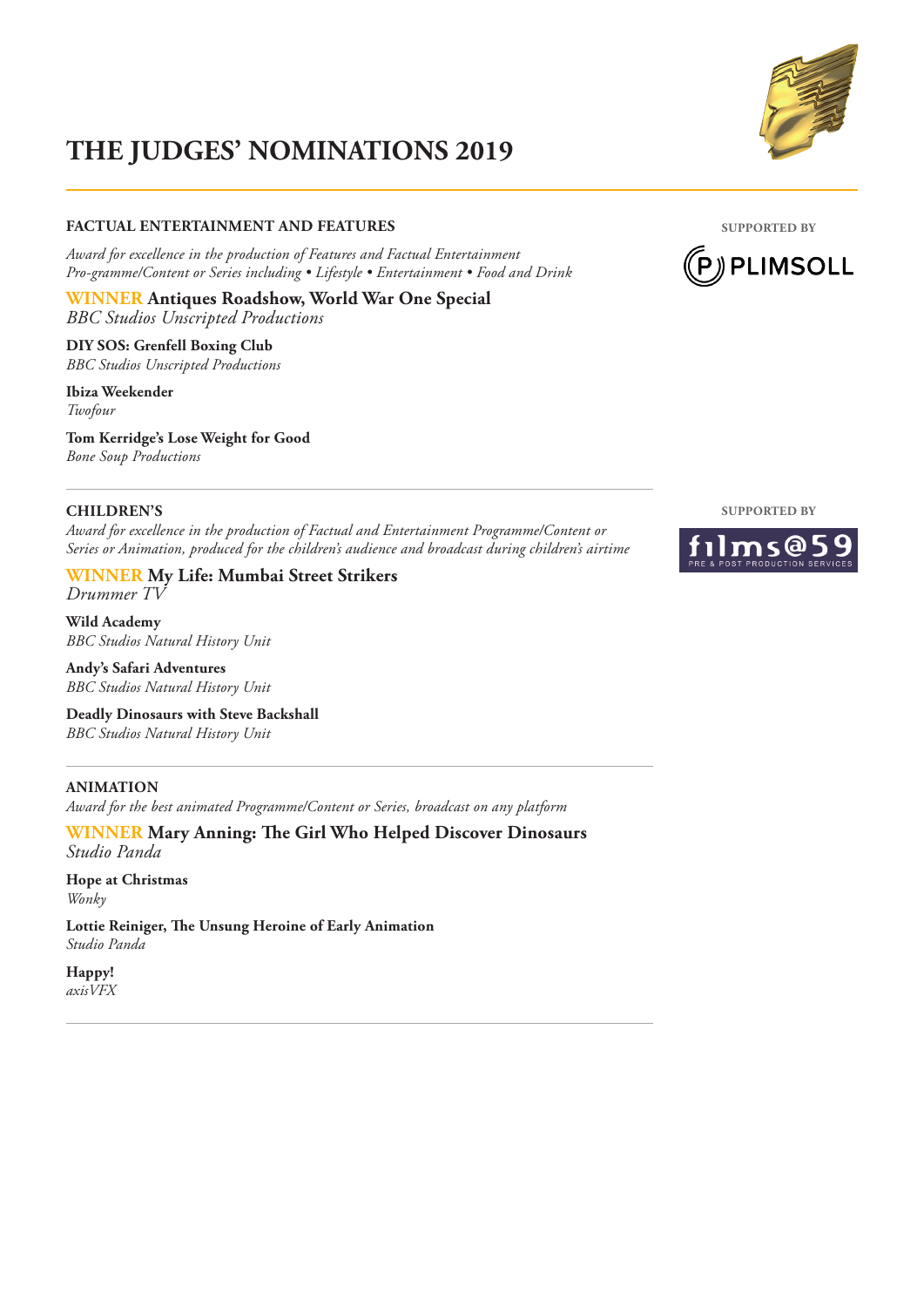#### **SHORT FORM**

*Award for short form content - commissioned and premiered on an online/and or broadcast platform - in any genre - 20 minutes max - non scripted and scripted singles, series or insert into a longer single, for example, The One Show inserts* 

**WINNER Signs with Soul** *Reuben and Jamie*

**The Harbour and Me: The One Show** *BBC Studios Natural History Unit*

**Inside Out West: Trans Love Story** *BBC Inside Out West*

**The One Show: Rendlesham UFO** *One Tribe TV*

### **CRAFT**

**DIRECTOR**  *Award for Best Director or Producer of a Programme or Series, in any genre* 

**WINNER David Nath** *The Interrogation of Tony Martin, Story Films*

**Teresa Griffiths** *Sylvia Plath: Inside the Bell Jar, Yeti TV*

**Gemma Atwal** *Nigeria's Stolen Daughters, Blakeway Productions*

**Rosie Thomas** *Dynasties, BBC Studios Natural History Unit, BBC America and France Télévisions*

#### **CINEMATOGRAPHY**

*Award for best camerawork and photography; including lighting camera or camera operation, in any genre* 

**WINNER Lindsay McCrae** *Dynasties, BBC Studios Natural History Unit, BBC America and France Télévisions*

**Brad Bestelink** *The Flood, NHFU & Icon Films*

**Matt Gray** *Kiri, The Forge*

**Michael Timney** *The Interrogation of Tony Martin, Story Films*









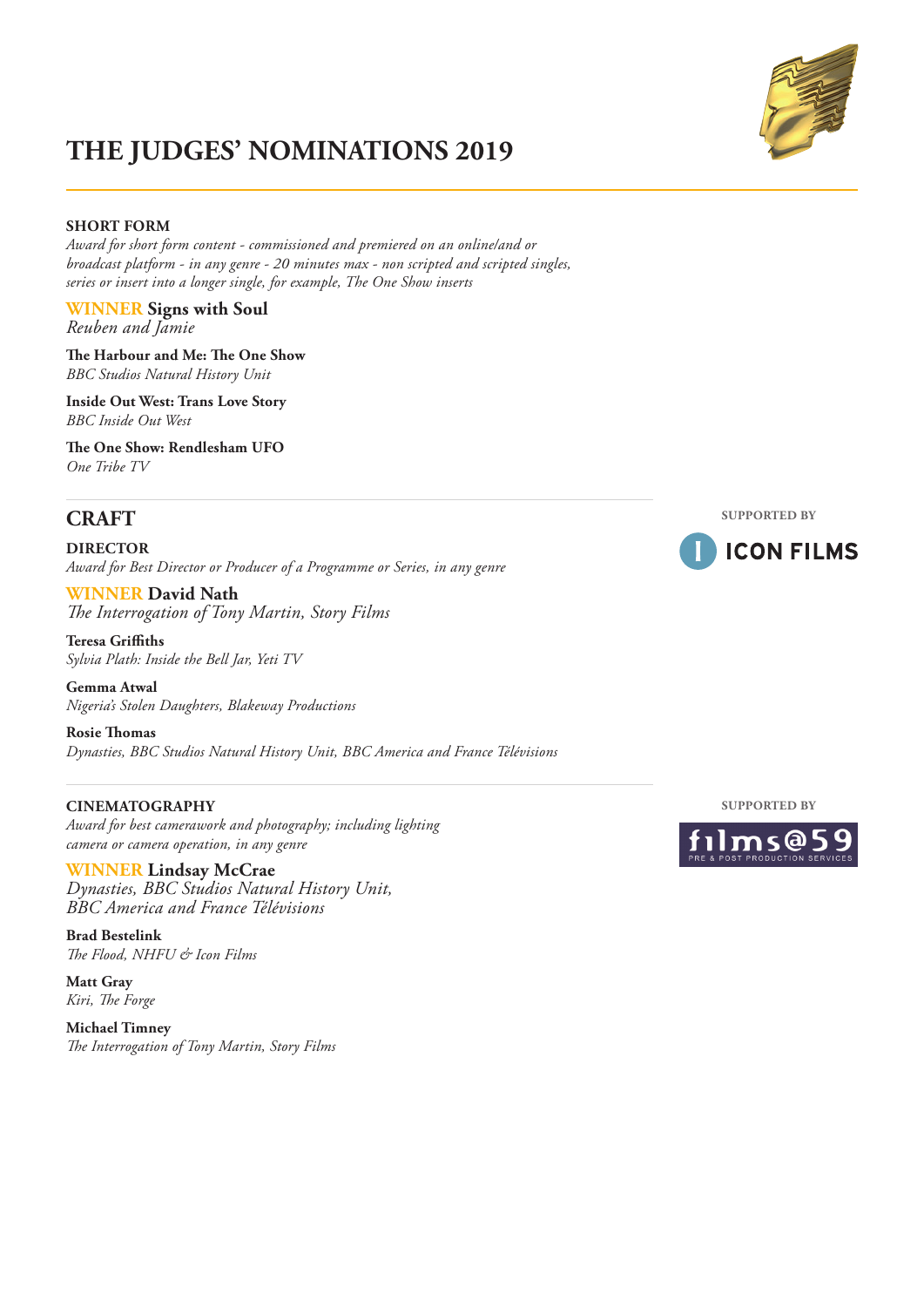

#### **SOUND**

*Award for best use of sound including sound design, recording and dubbing, in any genre* 

**WINNER Will Norie, Owen Hemming-Brown** *God's Kingdom, Evolutions Bristol and Echoic Audio*

**Graham Wild, Tim Owens** *Dynasties, Wounded Buffalo for BBC Studios Natural History Unit, BBC America and France Télévisions*

**Rowan Jennings, Joe Carey, David Bekkevold, Tom Deane** *The Interrogation of Tony Martin, Story Films*

**Peter Howell**

*Reindeer Family and Me, Doghouse Post Production*

#### **COMPOSER**

*Award for best composition of original music, across all genres* 

**WINNER Sam Foster, David Johnston** *God's Kingdom, Echoic Audio*

**Matt Loveridge** *The House is Open, Aardman Animations & Limbic Cinema*

**Will Slater, Benji Merrison** *Dynasties, BBC Studios Natural History Unit, BBC America and France Télévisions*

**Nainita Desai** *Extraordinary Rituals, BBC Studios Natural History Unit*

#### **VFX & DIGITAL CREATIVITY**

*Award for professional excellence in the field of visual effects and digital innovation across all genres* 

**WINNER Howard Jones, Grant Hewlett, Ella Askew, Pat Andrew** *Early Man, axisVFX for Aardman Animations*

**Fred Tay** *Andy's Safari Adventures, Doghouse Post Production*

**Alan Tabrett** *Horizon*

**EDITING**  *Award for best editing of a programme or series, in any genre* 

**WINNER Joe Carey**

*The Interrogation of Tony Martin, Story Films*

**Nigel Buck** *Dynasties, BBC Studios Natural History Unit, BBC America and France Télévisions*

**Sam Rogers** *Natural World, Pangolins: The World's Most Wanted Animal, BBC Studios Natural History Unit and Thirteen Productions LLC in association with WNET*

**Stef Watkins** *Natural World: Red Ape: Saving the Orangutan, Offspring Films* **SUPPORTED BY**



**SUPPORTED BY**